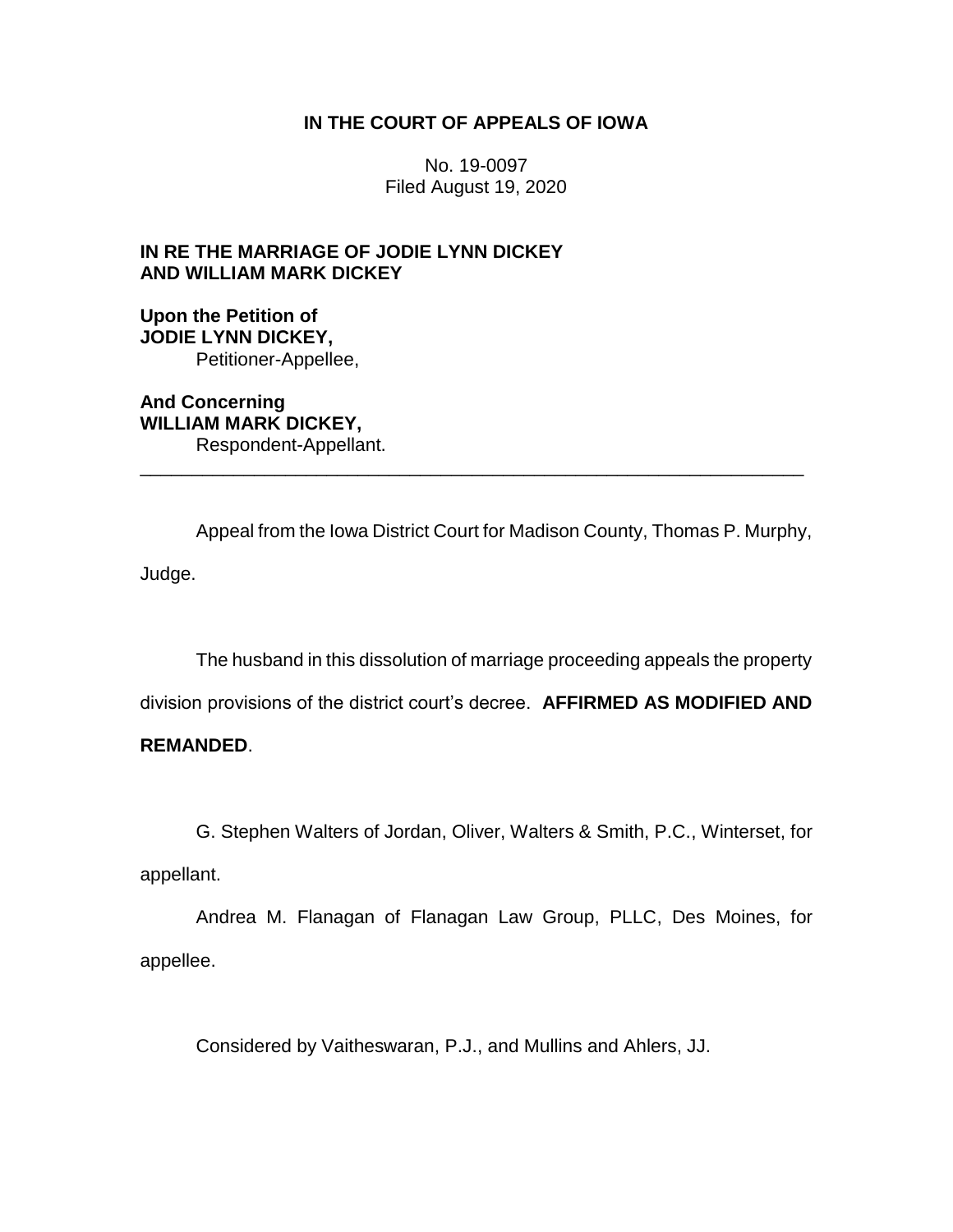**AHLERS, Judge.**

Jodie and William Dickey married in 1996. They had two children, K.M.D. (born in 1997) and A.P.D. (born in 2002). The wife also has a daughter from a prior relationship, A.T., who is an independent adult. The parties reached a settlement with respect to all issues pertaining to the children but went to trial regarding property division, spousal support, and attorney fees.

The district court issued a ruling dividing the property of the parties, declining to award spousal support to either party, and declining to award attorney fees to either party. As part of the property division, the district court ordered the husband to transfer numerous shares of bank stock and portions of his 401(k) to the wife and also ordered the husband to pay a property division equalization payment to the wife.

The husband appeals. The wife does not cross-appeal, but she requests appellate attorney fees. The husband claims the district court erred by (1) including assets in the marital estate that were not owned by the parties, (2) ordering the transfer of numerous shares of bank stock, (3) ordering transfer of portions of his 401(k) rather than dividing the parties' respective retirement accounts using a percentage formula, and (4) ordering an excessive equalization payment. Finding the district court improperly included assets that no longer belonged to the parties in determining the property division and equalization payment calculation, we modify the district court's order as stated in this opinion.

#### **I. Standard of Review.**

Dissolution of marriage actions are reviewed de novo. *In re Marriage of McDermott*, 827 N.W.2d 671, 676 (Iowa 2013). "Accordingly, we examine the

2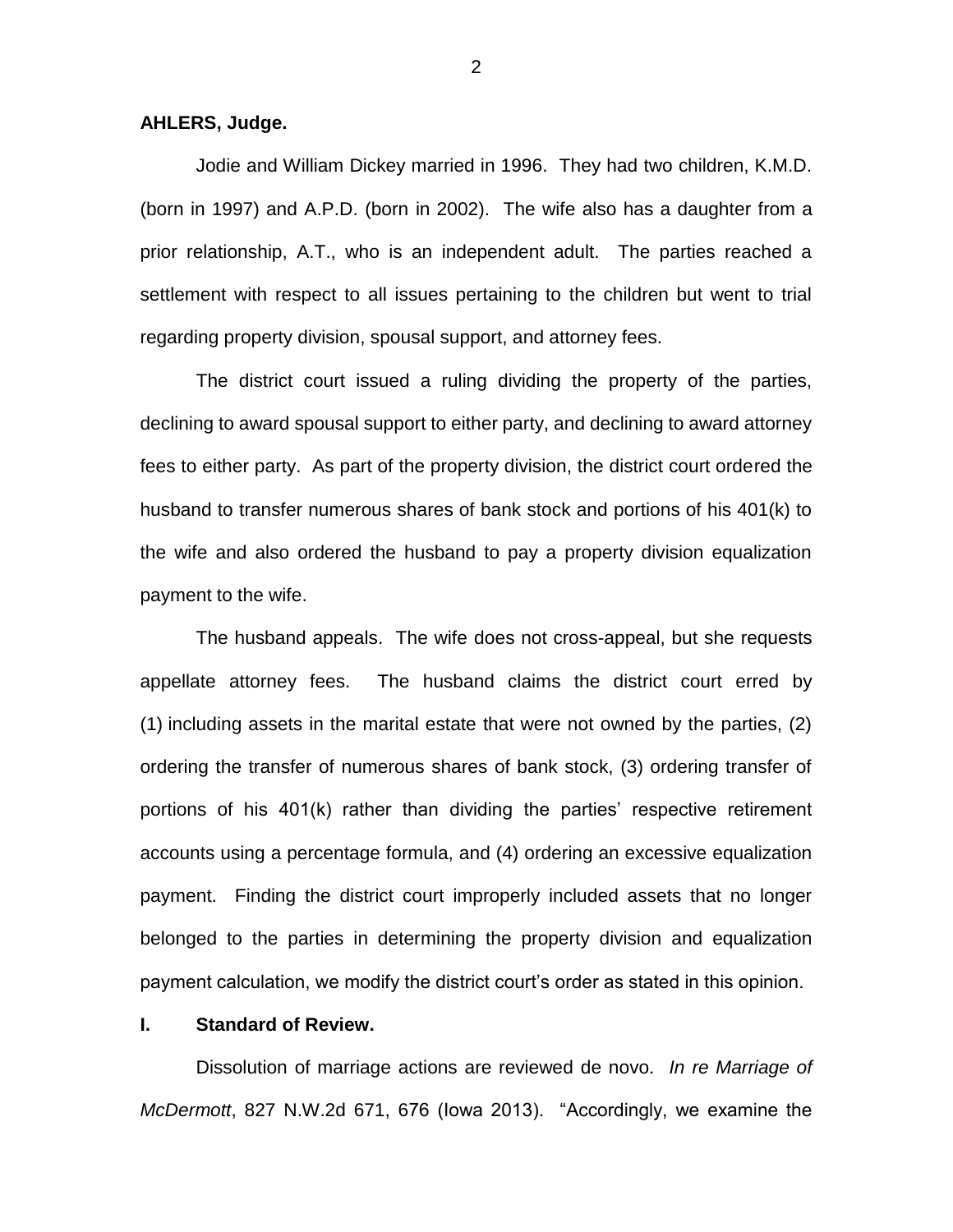entire record and adjudicate anew the issue of the property distribution." *Id*. While we give weight to the findings of the district court, particularly concerning the credibility of witnesses, we are not bound by them. *Id*. The district court's ruling will only be disturbed when the ruling fails to do equity. *Id*.

## **II. Concessions of the Parties Regarding Premarital Assets.**

Before discussing the details, we first highlight concessions made by the parties regarding premarital assets. "The partners in the marriage are entitled to a just and equitable share of the property accumulated through their joint efforts." *In re Marriage of Hazen*, 778 N.W.2d 55, 59 (Iowa Ct. App. 2009). Of course, the court's first task when it comes to property division is to identify and value all assets and debts subject to division. *See McDermott*, 827 N.W.2d at 678. "To identify divisible property, the district court looks for all marital assets that exist at the time of the divorce, with the exception of gifts and inheritances to one spouse. Premarital property may be included in the divisible estate." *Id*. While premarital property may be considered part of the marital estate, based on our review of the record and the briefs, we find the parties have conceded that any premarital assets and debts should be excluded from the marital estate with any appreciation of an asset during the marriage considered marital property. Based on these concessions when considered with the equities of this case, we find it equitable to generally set aside premarital assets and debts by not including them in the marital estate.

#### **III. Treatment of KAW, LLC.**

KAW, LLC is a limited liability company that the husband organized in 2007. Upon creation of the LLC, 10,000 membership units were issued, with 3400 issued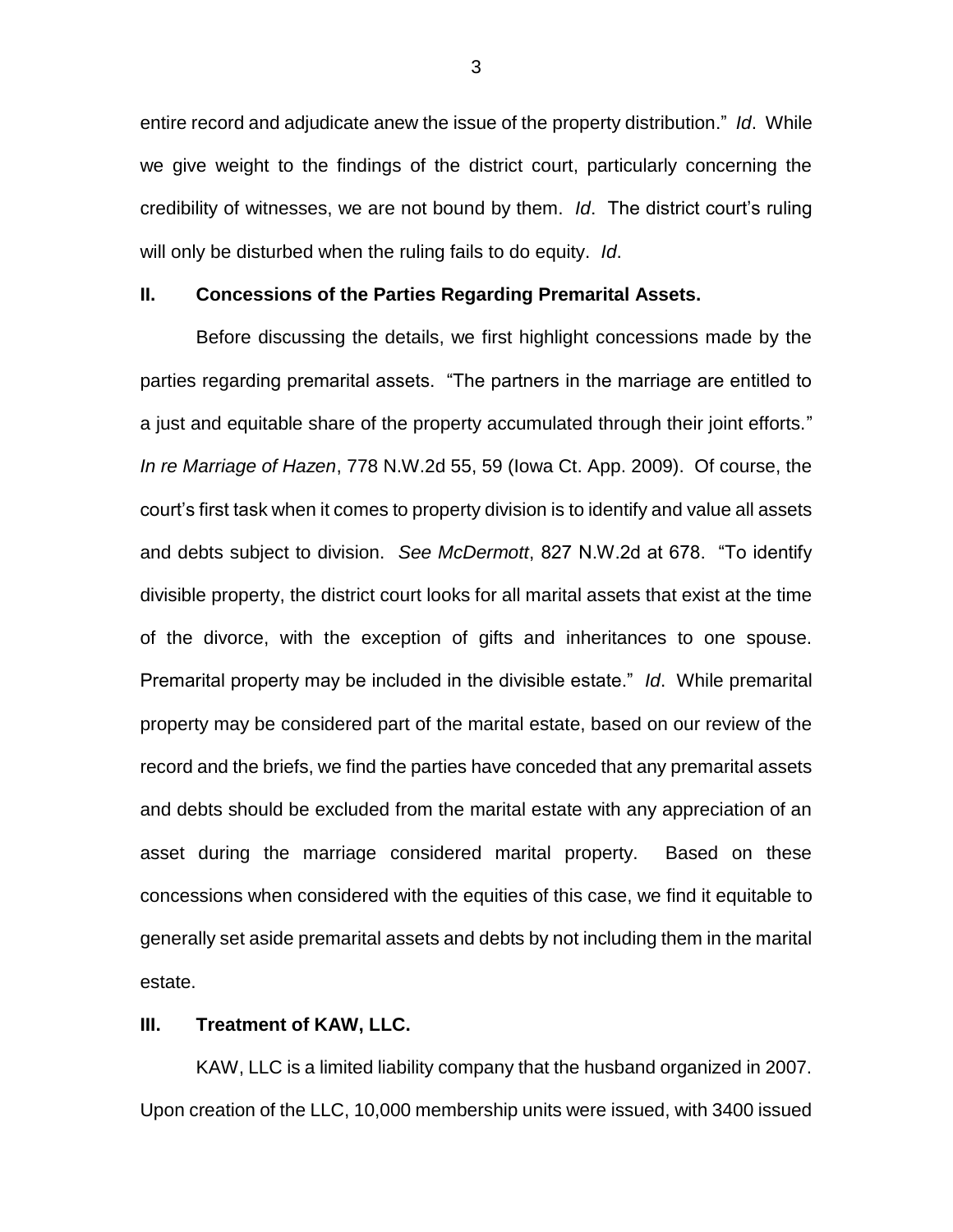to the husband and 3300 issued to each of the parties' two children (K.M.D. and A.P.D.). As explained in section VI.A.2 below, KAW owns three distinct assets, giving the LLC a total value of \$304,803.

The district court "awarded all right title and interest in KAW" to the husband, apparently considering the entire value of the LLC—minus premarital value of the assets—as marital property. The husband argues the court erred in disregarding the interest held by the parties' children, and we agree. Treating the husband as the owner of all membership units would ignore the law of business associations, as an LLC is an entity distinct from its members. *See* Iowa Code § 489.104(1) (2018); *see also Hollingshead v. DC Misfits, LLC*, 937 N.W.2d 616, 620 (Iowa 2020) (McDonald, J., dissenting). The husband organized KAW in 2007, transferring the membership units—thirty-four percent to himself and thirty-three percent to each of the children—at the time of organization. The husband transferred the lion's share of assets to the LLC in 2008, long before either party was planning to divorce. Consequently, this is not a situation in which the husband dissipated marital assets to avoid division of them. *See In re Marriage of Kimbro*, 826 N.W.2d 696, 700–01 (Iowa 2013) (discussing the dissipation doctrine that applies when a spouse's conduct during the period of separation results in loss or disposal of property otherwise subject to division). We find no impropriety in this action, and we will not consider the children's sixty-six percent ownership interest in KAW as marital property. This change alone necessitates further modification of the property division, as discussed in section VI.

However, we recognize the husband—in his role as the member-manager of KAW—has shown confusion over what constitutes "his" property and what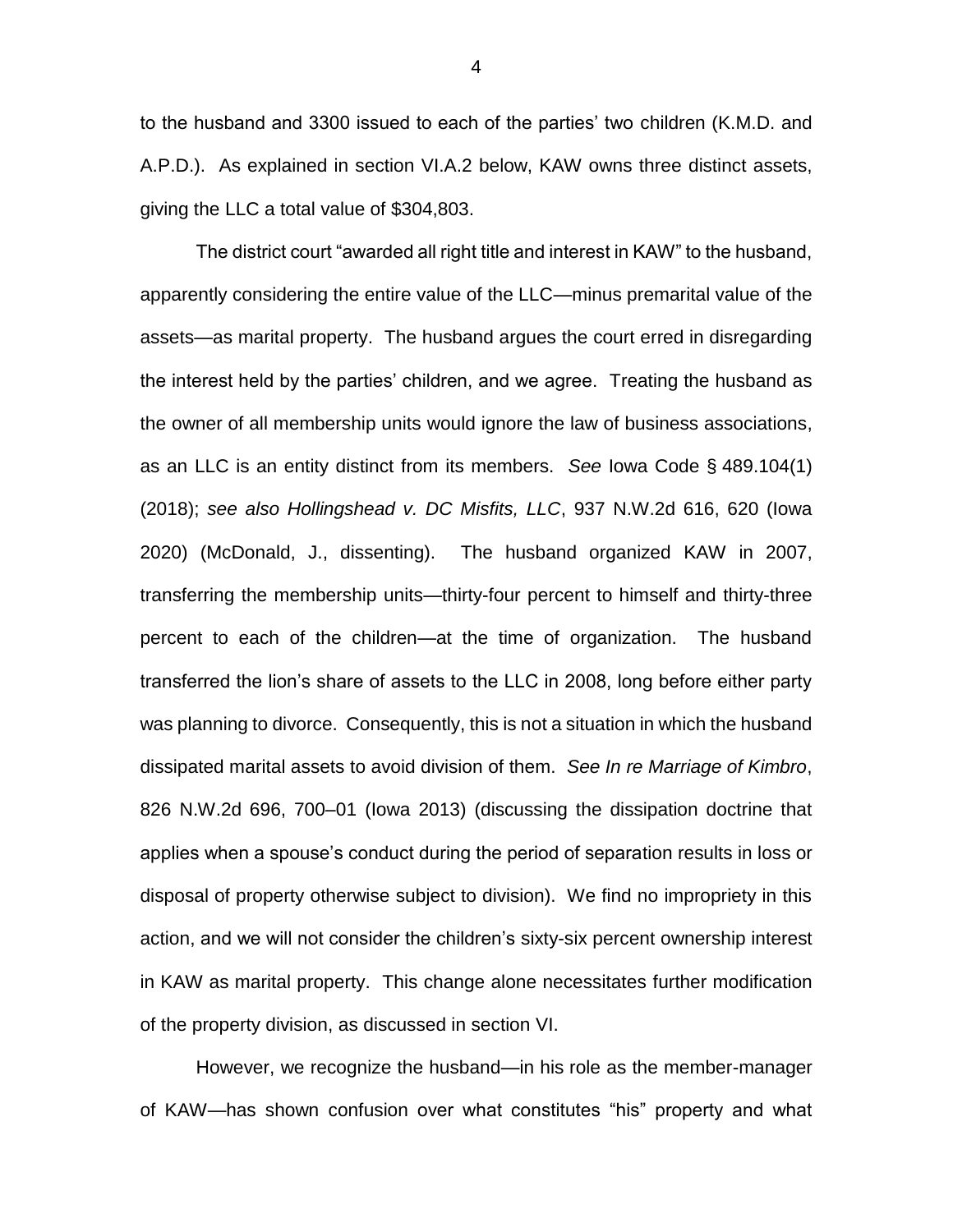constitutes jointly-owned property or other people's property. Thus, we find additional steps are necessary to protect the children's interests.

A.P.D., who owns thirty-three percent of the membership units, is still a minor and subject to the Iowa Uniform Transfers to Minors Act. *See* Iowa Code chapter 565B (2020). On remand, the district court shall issue appropriate orders appointing a chapter 565B custodian of A.P.D.'s membership units in KAW. The district court shall have the authority to remove the current custodian and shall determine an appropriate custodian, whether that is the husband, the wife, or some other person or entity, taking into account who will best protect the child's interests.

K.W.D., who owns the remaining thirty-three percent of membership units, is no longer a minor subject to chapter 565B. On remand, the district court shall also issue an order requiring the husband to take all steps needed to notify K.W.D. of her ownership of these membership units and to allow K.W.D. to have full control over them. Additionally, the district court shall have the authority to issue any orders necessary to effectuate these changes and prevent the husband from interfering with the children's ownership of or benefits from their membership units.

#### **IV. Transfer of F&M Bancorp Shares.**

As explained below in section VI.A.1, the husband and wife at one time owned—individually or jointly with each other or their children—several hundred shares of F&M Bancorp (bank) stock. In the property division, the district court awarded "all right title and interest in 232 F&M Bancorp shares" to the wife. The husband asserts this is impossible as he does not own enough bank shares to effectuate this transfer, nor can he obtain enough bank shares. Additionally, it is not clear to us how the district court intended the parties to comply with its direction

5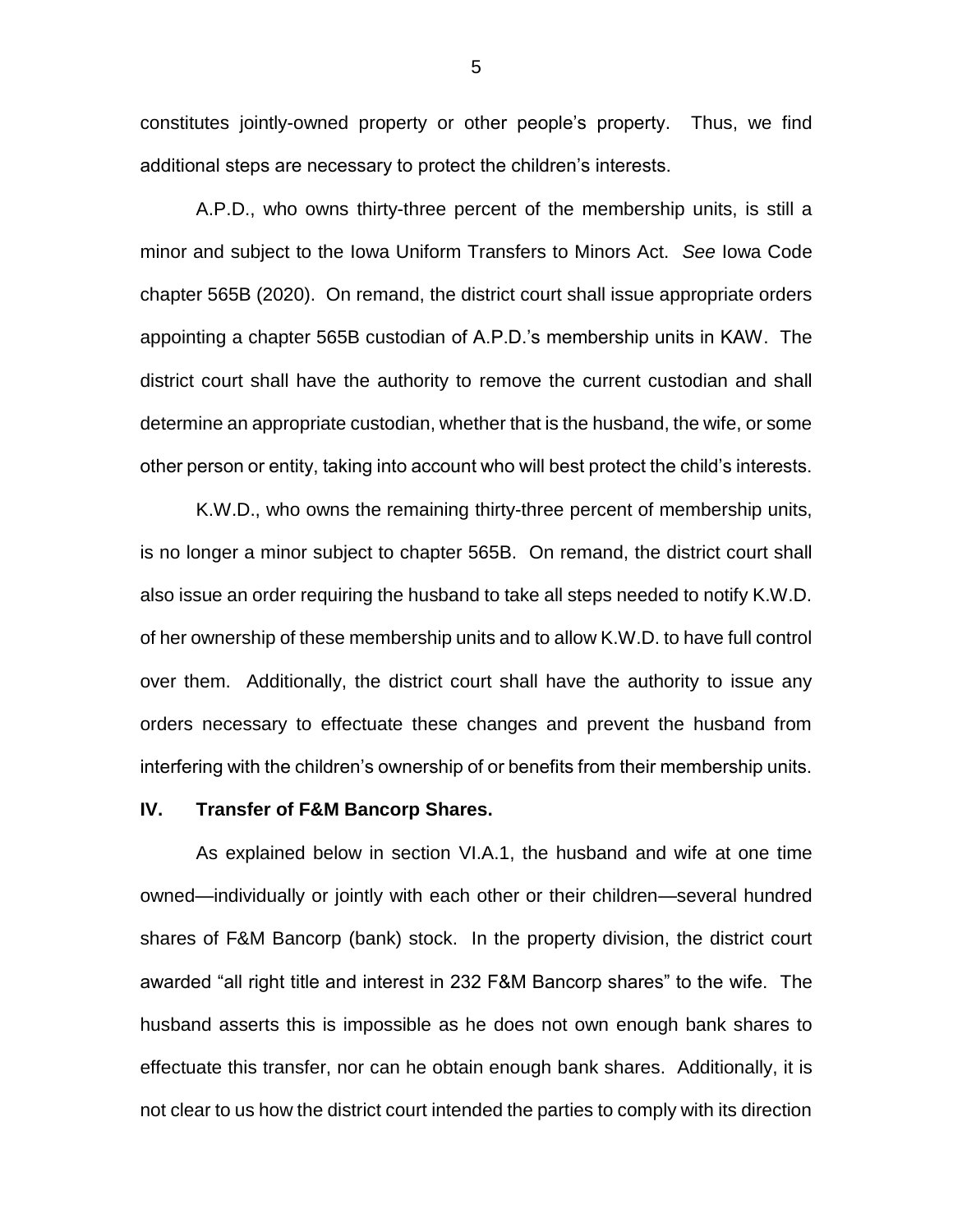that the wife receive the 232 bank shares. Resolving this uncertainty and the husband's argument is not necessary, as the property division in section VI replaces the district court's order that the wife receive 232 bank shares.

## **V. Treatment of Retirement Accounts.**

The parties have separate 401(k) retirement accounts. Based on the present value of these accounts minus premarital value, the district court divided the accounts by ordering the husband to transfer \$52,000 from his 401(k) to the wife via a qualified domestic relations order (QDRO).

Rather than use the present value, the husband asserts the accounts are most equitably divided using the percentage formula set forth in *In re Marriage of*  Benson, 545 N.W.2d 252 (lowa 1996).<sup>1</sup> We find use of the formula unnecessary in this case, as it involves a defined contribution plan with a known account balance and a known premarital value. In contrast, *Benson* involved a defined benefit plan, which is a type of plan that is much more difficult to value or equitably divide without using the formula set forth in that case. 545 N.W.2d at 257; *see also In re Marriage of Sullins*, 715 N.W.2d 242, 248 (Iowa 2006) ("[I]t is normally desirable to divide a

<sup>1</sup> *Benson* applied the following formula to divide pension benefits: A fraction is first computed, the numerator being the number of years during the marriage [the employee spouse] accrued benefits under the pension plan . . . and the denominator being the total number of years [the employee spouse's] benefits accrued prior to maturity (i.e., receipt of payments upon retirement). This fraction represents the percentage of [the employee spouse's] pension attributable to the parties' joint marital efforts. This figure is then multiplied by [the nonemployee spouse's] share of the marital assets (fifty percent). Finally this second figure is multiplied by [the employee spouse's] total accrued monthly benefit upon maturity (retirement) to calculate [the nonemployee spouse's] share.

<sup>545</sup> N.W.2d at 255.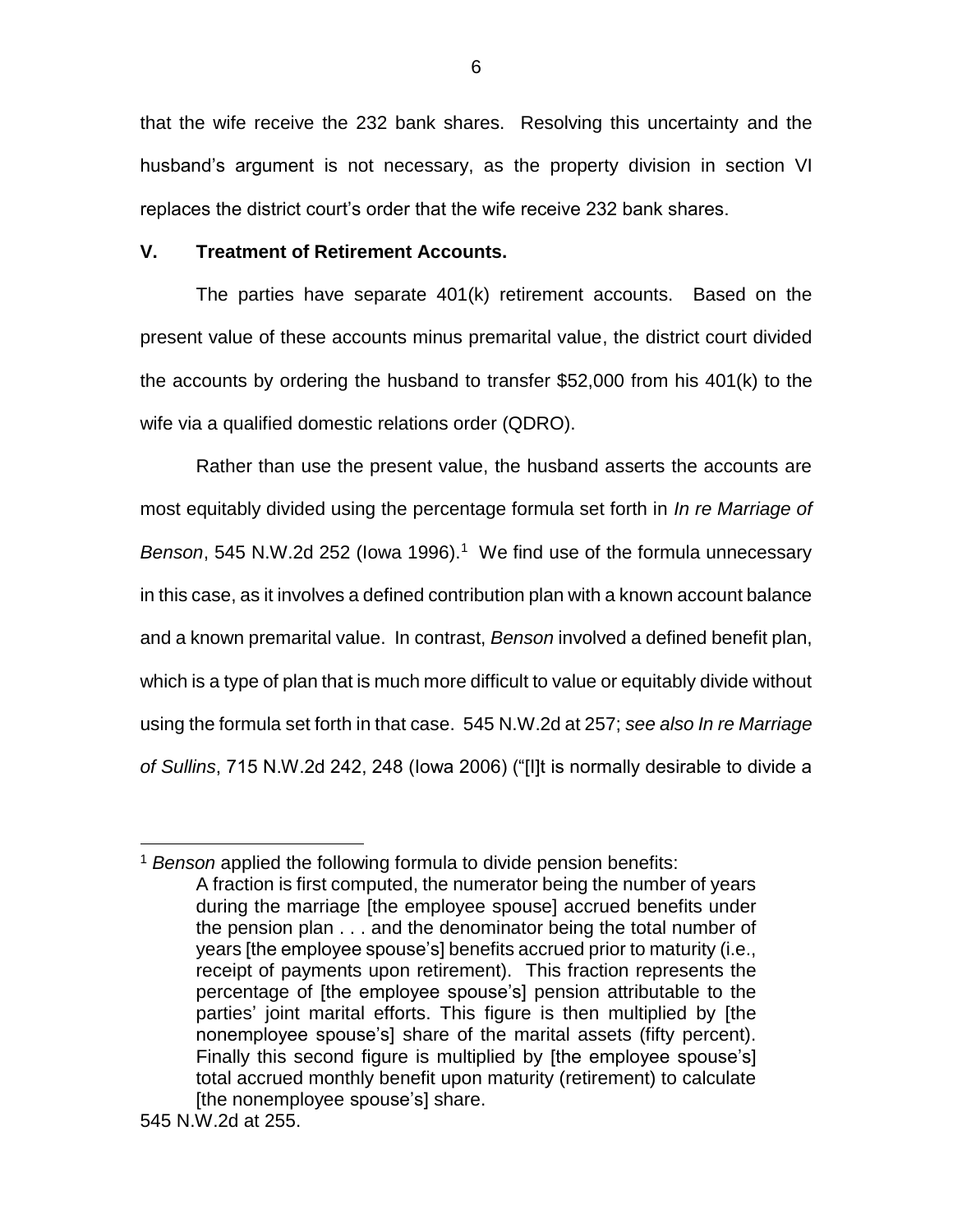defined-benefit plan by using the percentage method."). We are not saying the *Benson* formula could not be used with a defined contribution plan. We simply find it unnecessary in this case. *See Benson*, 545 N.W.2d at 256 n.1 ("[I]t may be more appropriate to divide and distribute defined contribution plans under the presentvalue method."). While we reject the use of the percentage formula to divide the parties' 401(k) accounts, we modify the amount of the QDRO as part of the equitable division of property as explained in section VI below.

### **VI. The Division of Marital Assets.**

In light of the other modifications in this opinion, we find it necessary to also modify the division of marital property, including the equalization payment. In doing so, we are mindful of the parties' agreement to exclude premarital assets and debts from the marital estate.

#### **A. The Pesky Assets.**

This case would present a fairly straight-forward division of assets and debts, but for two assets that have greatly complicated the analysis. Getting a handle on these assets is an important step in the analysis.

#### **1. F&M Bancorp Shares.**

The first of these assets is the F&M Bancorp shares. The parties met while working for the same bank, and both bought shares of the bank before and during the marriage. The details of the shares are not tricky, but the record is confusing in trying to figure out how many shares there are and who owns them. Based on our review of the record, we find there are 1039 shares at issue originally owned as follows: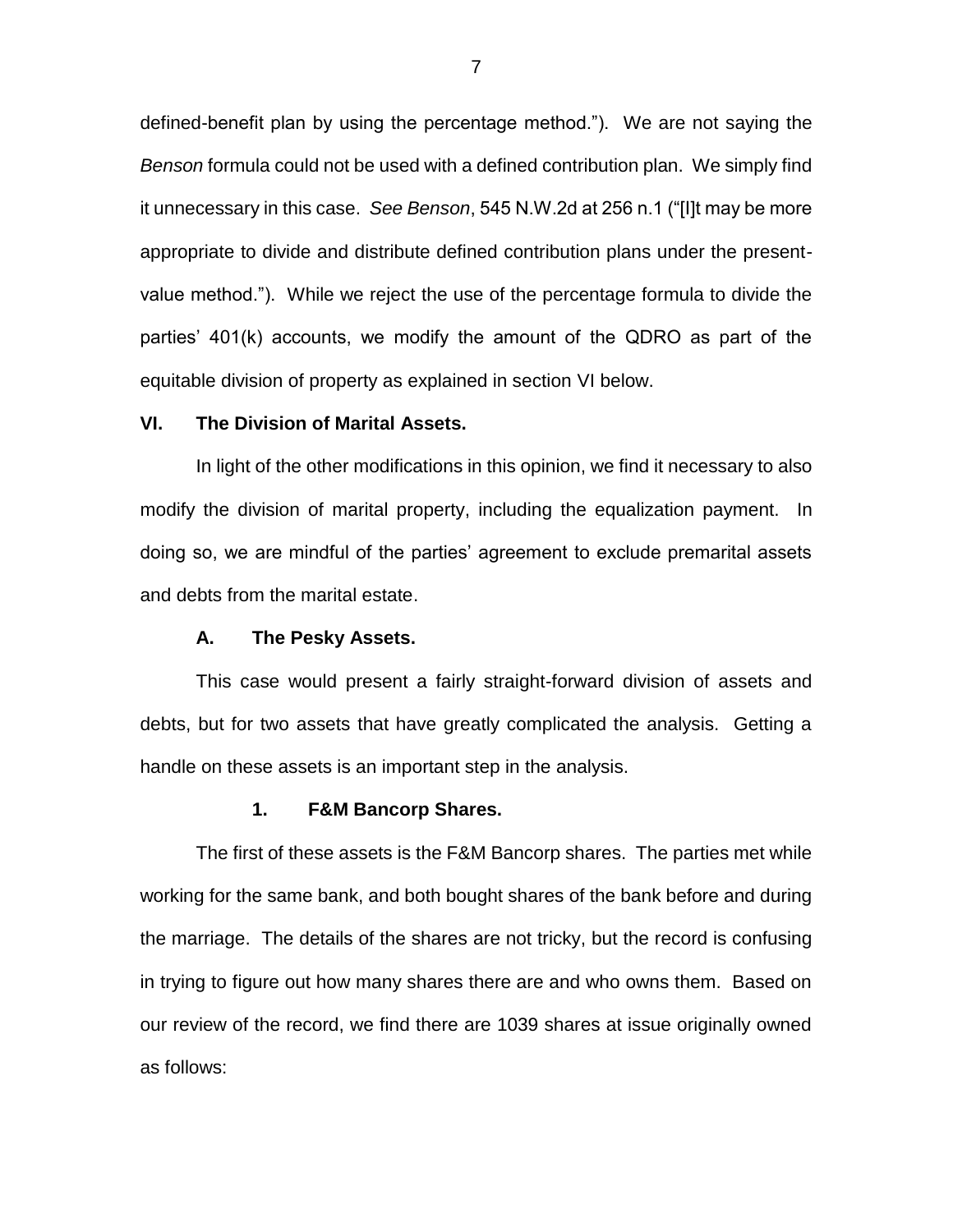| <b>Description of Shares</b>   | Husband | Wife           | A.T.           | K.M.D.         | A.P.D.         |
|--------------------------------|---------|----------------|----------------|----------------|----------------|
| Husband owned - premarital     | 657     |                |                |                |                |
| Wife owned – premarital        |         | 70             |                |                |                |
| Husband purchased              | 10      |                |                |                |                |
| Wife purchased                 |         | 64             |                |                |                |
| Husband and wife jointly own   | 50.5    | 50.5           |                |                |                |
| Husband and A.T. jointly own   | 5       |                | 5              |                |                |
| Wife and A.T. jointly own      |         | $\overline{2}$ | $\overline{2}$ |                |                |
| Husband and K.M.D. jointly own | 27.5    |                |                | 27.5           |                |
| Wife and K.M.D. jointly own    |         | $\overline{2}$ |                | $\overline{2}$ |                |
| Husband and A.P.D. jointly own | 30      |                |                |                | 30             |
| Wife and A.P.D. jointly own    |         | $\overline{2}$ |                |                | $\overline{2}$ |
| <b>Totals</b>                  | 780     | 190.5          | 7              | 29.5           | 32             |
| Grand Total = 1039 shares      |         |                |                |                |                |

The value of the shares is not disputed. The parties agree each share was worth \$73 per share at the time they got married and was worth \$425 per share at the time of trial. The jointly-owned shares are undivided. So, for example, the shares jointly owned by the husband and A.T. involve a certificate for ten shares owned jointly by them (as opposed to each owning five shares as depicted in the table). This does not create complexity for valuation, but it does for division, especially with non-parties.

The other complicating factor is that the husband transferred the 657 shares he owned before the marriage and the ten shares he purchased in his name during the marriage to KAW in 2008. This leads us to a discussion of the next complicating asset.

## **2. KAW.**

As noted above, KAW has 10,000 membership units. The husband owns 3400 of these membership units and the parties' two children (K.M.D. and A.P.D.) each own 3300 membership units. The LLC owns three assets: (1) a parcel of real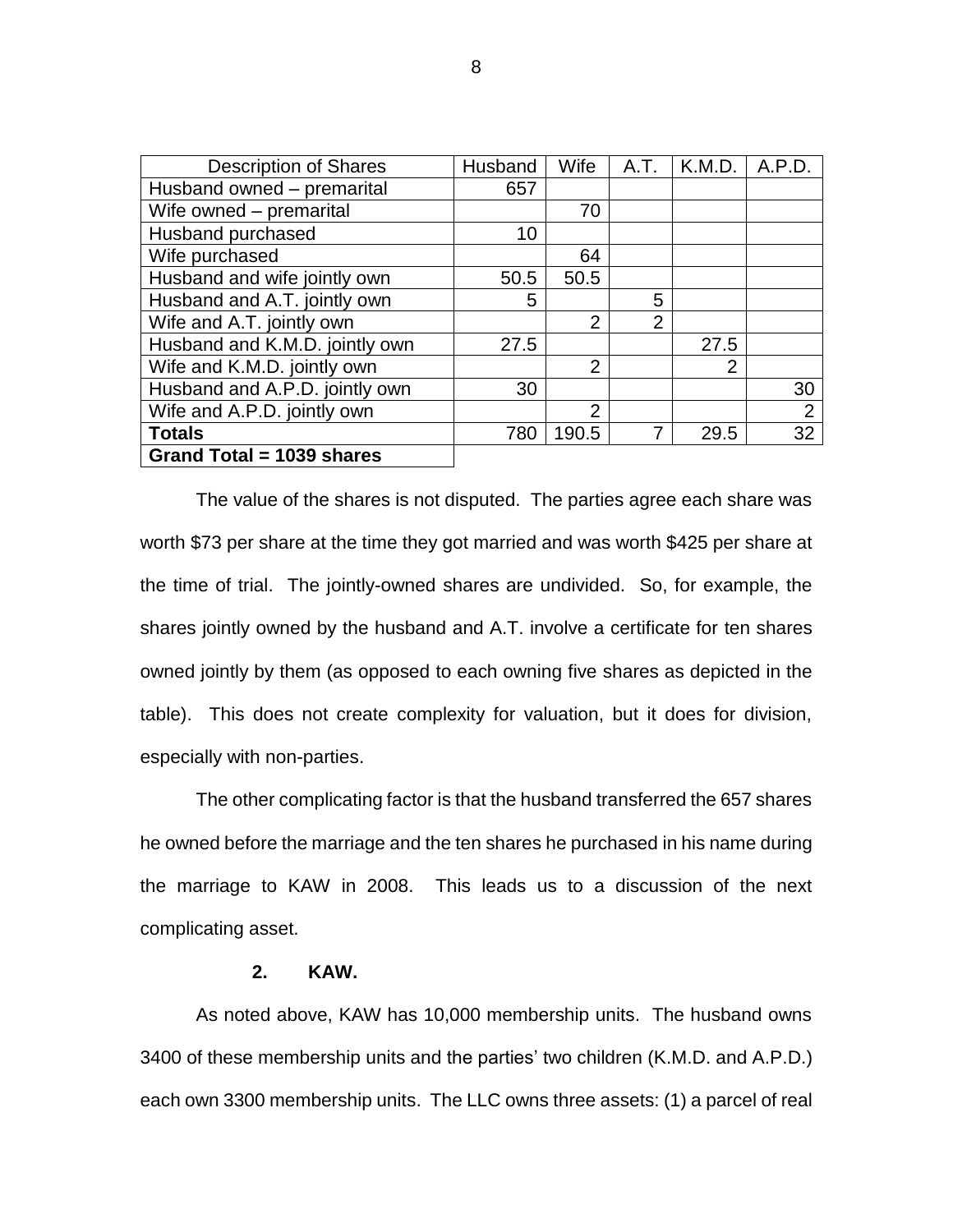estate (located on 4th Avenue); (2) 667 shares of bank stock (transferred to the LLC by the husband as previously noted); and (3) a checking account. We find the real estate has a value of \$105,200, with a mortgage on the real estate of \$84,374,<sup>2</sup> leaving equity in the real estate of \$20,826. The 667 shares of bank stock are worth  $$283,475$ <sup>3</sup> but  $$47,961$  of that amount was owned by the husband before the marriage.<sup>4</sup> The checking account is worth \$502. So, the value of KAW is \$304,803. With 10,000 outstanding membership units, each unit is worth \$30.48.

As noted, \$47,961 of KAW's value consists of the premarital portion of some of the bank shares the husband infused into the LLC. This premarital portion of the LLC's value is the equivalent of 1574 membership units.<sup>5</sup> There was no evidence suggesting distribution of the membership units of the LLC between the husband, K.M.D., and A.P.D. did not include a pro rata distribution of the premarital value of the membership units. Therefore, as the husband has a thirty-four percent ownership interest in the LLC, thirty-four percent of those 1574 units, or 535 units, should be set aside to the husband as premarital assets not subject to division as part of the marital estate, pursuant to the concession of the parties. The remaining

 $2$  This figure was calculated from information contained in the husband's affidavit of financial status. In that affidavit, the husband lists a mortgage on the KAW real estate of \$28,687, which represents his 34% share of that debt. This figure equates to a total mortgage amount of  $$84,374$  (\$28,687  $\div$  .34 = \$84,373.53).

<sup>3</sup> The shares were worth \$425 per share at the time of trial (667 shares x \$425 per share  $= $283,475$ ).

<sup>&</sup>lt;sup>4</sup> The husband owned 657 shares of the stock when the parties married. The stock was worth \$73 per share at that time  $(657 \text{ shares x } $73 \text{ per share} = $47,961)$ . <sup>5</sup> \$47,961 divided by \$30.48 per unit equals 1573.52 units.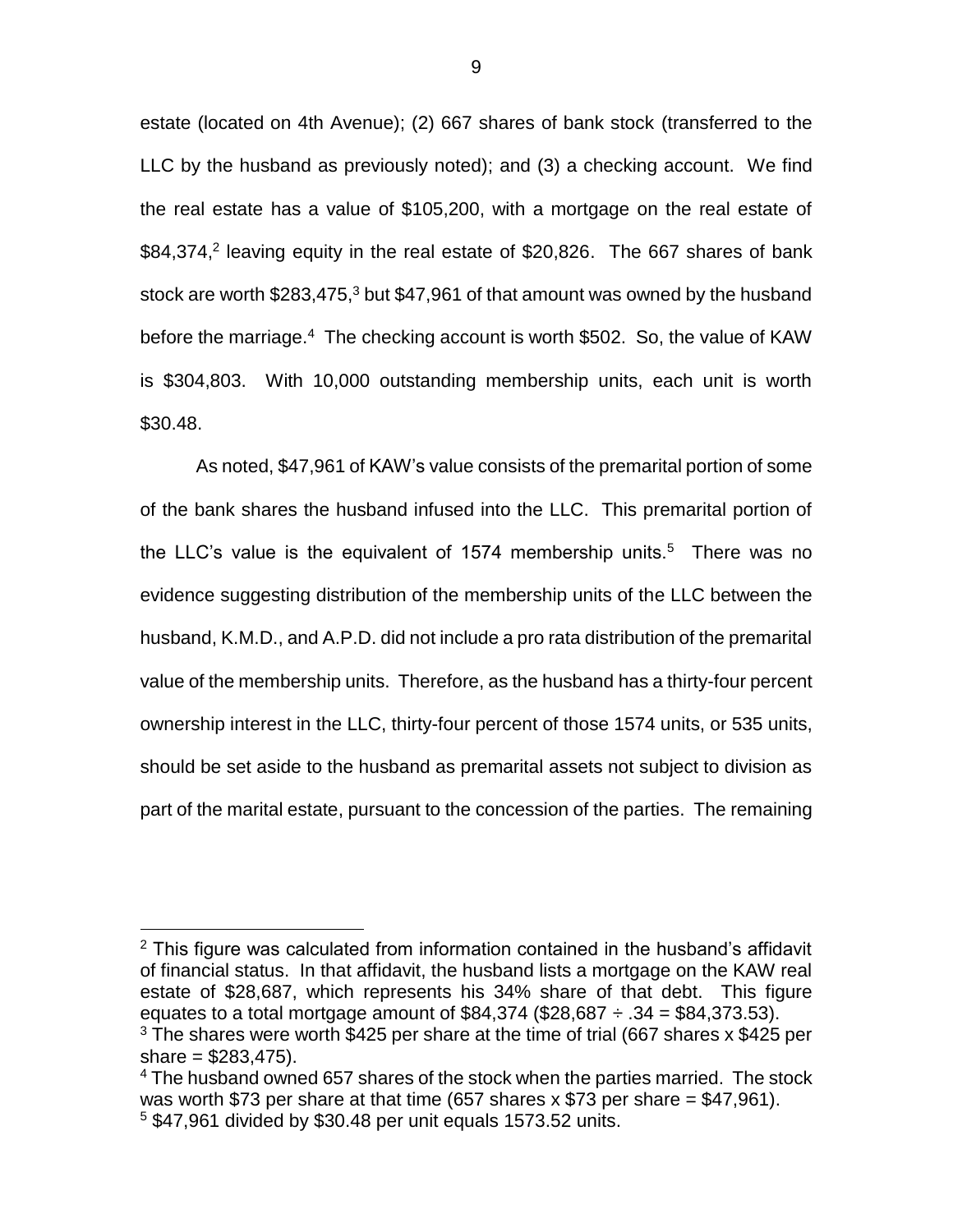2865 membership units issued to the husband shall be considered part of the marital estate, valued at \$87,325.<sup>6</sup>

## **B. Property Division and Equalization Payment.**

Having explained the background of the complicated assets, we now turn to dividing them and the other assets and debts of the parties. Based on the evidence, concessions made in the parties' testimony, concessions made in the parties' briefs, and the findings made by the district court, including credibility determinations, on our de novo review we determine the parties had the following assets and debts that need to be equitably divided. The value listed for each asset or debt is the value we have determined for each based on our de novo review of the record. If a value of an asset is listed in one party's column, then that party is awarded that asset. Likewise, if a value of a debt is listed in one party's column, then that party is solely responsible for that debt. Adjustments for premarital assets and debts will be made at the bottom of the table. Any clarification pertaining to a particular asset or debt will be made by footnote:

| Description of Asset or Debt      | Wife       | Husband   |  |
|-----------------------------------|------------|-----------|--|
| 1999 Ford F-150                   |            | \$<br>750 |  |
| 2004 Ford Taurus                  |            | 1000      |  |
| 2016 Ford Focus                   | \$<br>8400 |           |  |
| 2016 Ford Focus debt              | (8400)     |           |  |
| 2003 Ford Focus                   | 1000       |           |  |
| 2004 Chevrolet Cavalier           | 1000       |           |  |
| Court Avenue real estate          |            | 84,600    |  |
| Court Ave. real estate debt       |            | (13, 372) |  |
| <b>Filmore Street real estate</b> | 58,000     |           |  |
| Filmore St. real estate debt      | (19,000)   |           |  |
| County Hwy D20 real estate        |            | 111,530   |  |
| County Hwy D20 real estate debt   |            | (31, 566) |  |
| Vernon Drive real estate          |            | 83,740    |  |

 $6$  2865 units x \$30.48 per unit = \$87,325.20.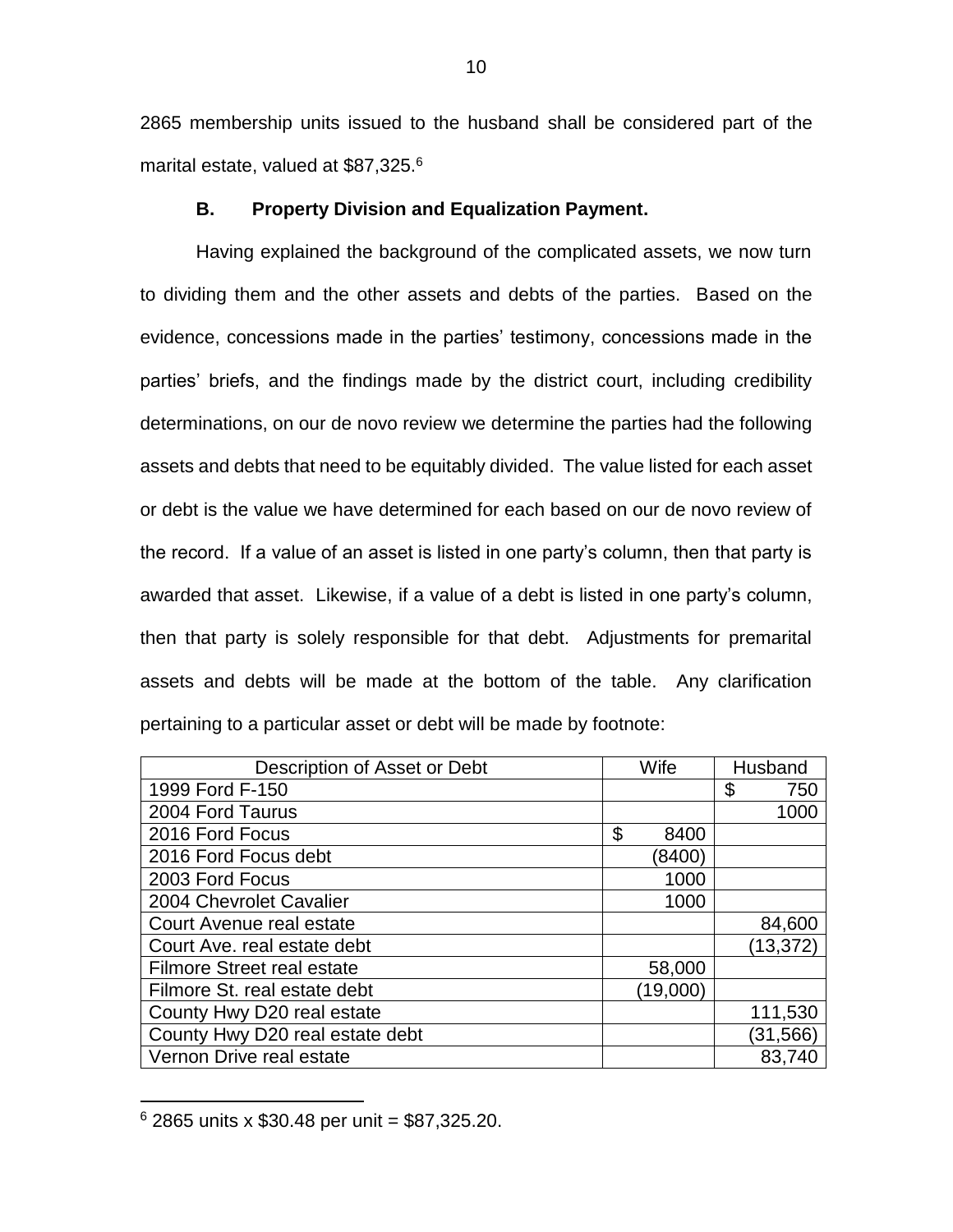| Vernon Drive real estate debt                           |        | (65, 531) |
|---------------------------------------------------------|--------|-----------|
| Greenfield real estate                                  | 35,700 |           |
| KAW, LLC7                                               |        | 87,325    |
| Bank shares (101 owned by husband and wife) $8$         | 42,925 |           |
| Bank shares (70 wife's premarital)                      | 29,750 |           |
| Bank shares (64 wife purchased during marriage)         | 27,200 |           |
| Bank shares (10 owned by husband and A.T.) <sup>9</sup> |        | 2125      |
| Bank shares (55 owned by husband and K.M.D.)            |        | 11,688    |
| Bank shares (60 owned by husband and A.P.D.)            |        | 12,750    |
| Bank shares (4 owned by wife and A.T.)                  | 850    |           |
| Bank shares (4 owned by wife and K.M.D.)                | 850    |           |
| Bank shares (4 owned by wife and A.P.D.)                | 850    |           |
| Wife's $401(k)$                                         | 94,200 |           |
| Husband's 401(k)                                        |        | 218,521   |
| Morning Sun stock (owned by husband and K.M.D.)         |        | 2500      |
| <b>CISCO</b> stock                                      |        | 4217      |
| Nokia stock                                             |        | 88        |
| Checking account in wife's name                         | 600    |           |
| Savings account in wife's name                          | 600    |           |
| Checking account in husband's name                      |        | 31231     |
| Savings account in husband's name                       |        | 1600      |
| Citicard credit card in husband's name                  |        | (606)     |
| United Missouri Bank credit card in husband's name      |        | (8011)    |
| Bank credit card in husband's name                      |        | (2185)    |
| Target credit card in wife's name                       | (32)   |           |
| Casey's credit card in wife's name                      | (1277) |           |
| Student loan for K.M.D. in husband's name               |        | (2000)    |
| UMB credit card in wife's name                          | (2500) |           |
| Debt regarding A.P.D.'s soccer activities               | (400)  |           |
|                                                         |        |           |

 $7$  Adjustments for the premarital aspect of the membership units in KAW have already been made, as described earlier. Therefore, no further adjustment is made in the table regarding KAW.

<sup>&</sup>lt;sup>8</sup> Due to the fact these shares are jointly owned by the husband and wife and the wife has been awarded these shares, the husband shall take all steps necessary to effectuate the transfer. On remand, the district court shall issue all orders needed to enforce this direction. This transfer and the other distribution of bank shares set forth in this table replaces the district court's order that the wife receive 232 bank shares.

<sup>&</sup>lt;sup>9</sup> Regarding any shares jointly owned between a party and one of the children, the value was determined by multiplying the price per share (\$425) times one-half of the number of shares (i.e., the undivided half shares owned by the party). So, for this item involving ten shares, the value was calculated by multiplying the undivided half (i.e., five shares) by \$425 per share.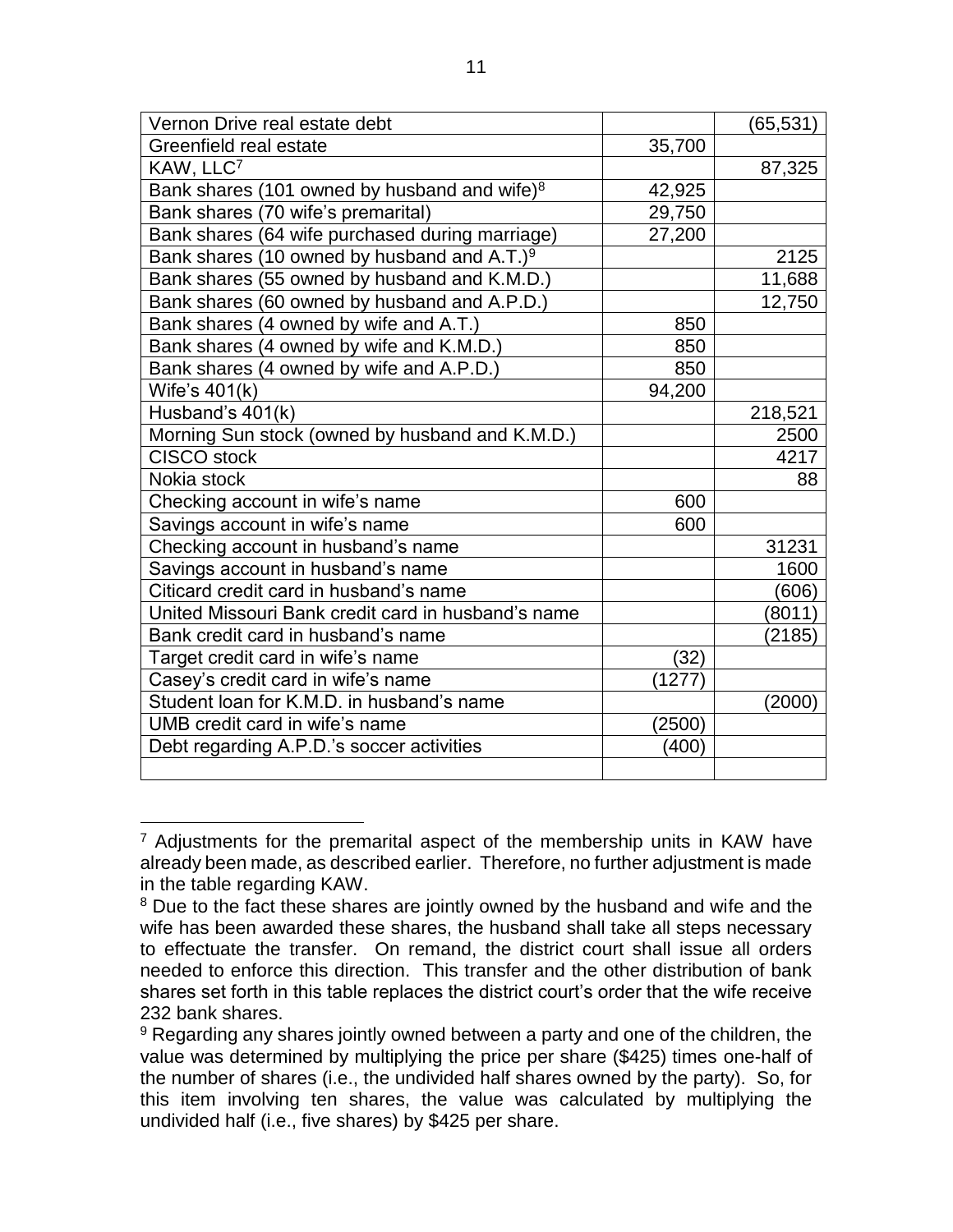| Adjustments for Premarital Assets and Debts <sup>10</sup> : |               |               |
|-------------------------------------------------------------|---------------|---------------|
| - Filmore Street real estate                                | (19,000)      |               |
| - County Hwy D20 real estate                                |               | (80,000)      |
| - County Hwy D20 real estate debt                           |               | 41,125        |
| - Vernon Drive real estate                                  |               | (40,000)      |
| - Vernon Drive real estate debt                             |               | 16,500        |
| - Bank shares (70 shares x \$73/share)                      | (5110)        |               |
| - Wife's $401(k)$                                           | (4300)        |               |
| - Husband's $401(k)$                                        |               | (27,000)      |
| - Morning Sun stock                                         |               | (1500)        |
|                                                             |               |               |
| Totals                                                      | \$<br>241,906 | \$<br>439,519 |

Given the resulting disparity in the respective share of the marital estate each party is receiving, some redistribution is needed to achieve equity. First, we find it appropriate to largely even up the parties' respective 401(k) accounts by requiring the husband to transfer  $$62,000$  of his  $401(k)$  to the wife via QDRO.<sup>11</sup> The district court is authorized to issue such a QDRO or any orders needed to effectuate the transfer. *See In re Marriage of Brown*, 776 N.W.2d 644, 647–48 (Iowa 2009). As explained above, we decline the husband's request to divide the retirement accounts of the parties using the percentage formula set forth in *Benson*, 545 N.W.2d at 255.

The above-referenced transfer via QDRO, while a good start, does not adequately remove the disparity in the respective share of the marital estate each party is to receive to achieve equity. To achieve equity, the husband shall also pay the wife a property settlement of \$37,000.<sup>12</sup> The husband shall make such

<sup>&</sup>lt;sup>10</sup> Regarding the adjustments, premarital assets will show as a deduction from that party's column, reflecting the fact the party is receiving the value of that item without having to account for it. Conversely, premarital debts will show as an addition to that party's column.

<sup>&</sup>lt;sup>11</sup> This replaces the district court's order for a \$52,000 transfer via QDRO.

<sup>&</sup>lt;sup>12</sup> This replaces the district court's order for an equalization payment of \$165,000.